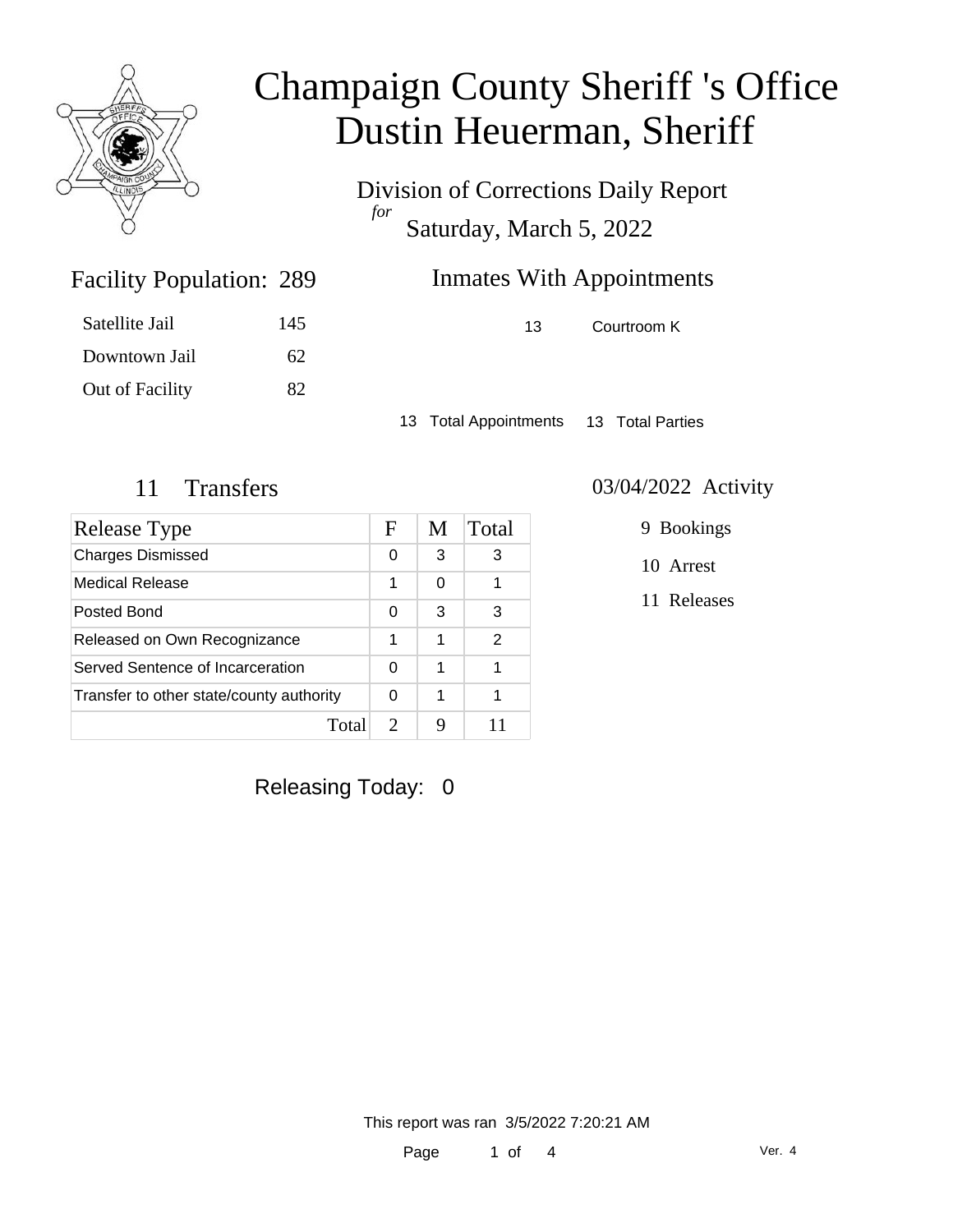

Division of Corrections Daily Report *for* Saturday, March 5, 2022

### Custody Status Count

- Electronic Home Dentention 14
	- Felony Arraignment 14
	- Felony Pre-Sentence 5
		- Felony Pre-Trial 207
	- Felony Pre-Trial DUI 4
	- Felony Sentenced CCSO 6
	- Felony Sentenced IDOC 29
	- Misdemeanor Arraignment 2
		- Misdemeanor Pre-Trial 3
			- Petition to Revoke 1
			- Remanded to DHS 4
				- Total 289

This report was ran 3/5/2022 7:20:21 AM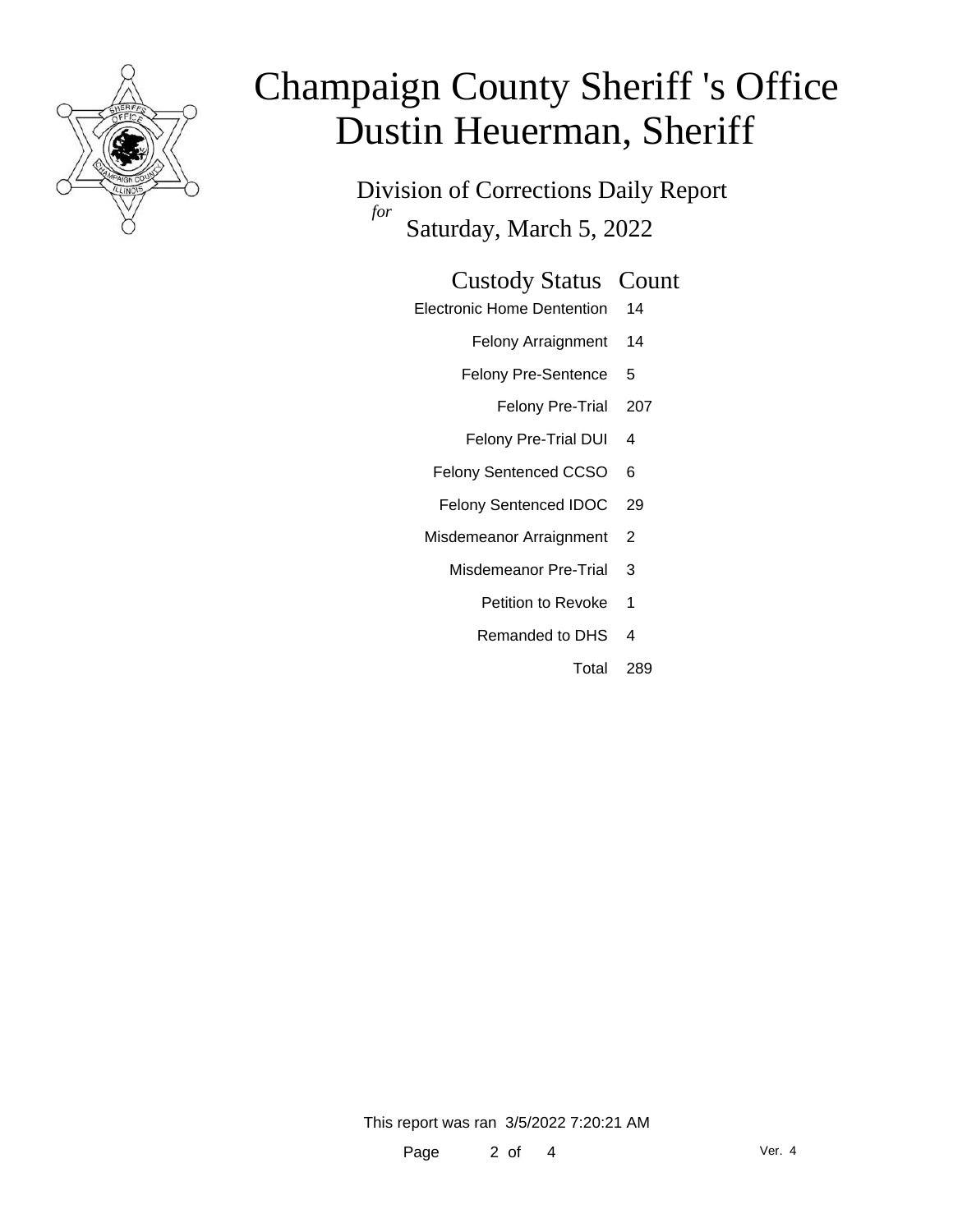

Division of Corrections Daily Report *for* Saturday, March 5, 2022

## Inmates With Appointments

| Jailing Party Name              | Location    | Number of Records / Node |
|---------------------------------|-------------|--------------------------|
| BIALESCHKI, JONATHON MICHAEL    | Courtroom K | 1 / Satellite Jail       |
| <b>BRITT, KEISHAWN HOWARD</b>   | Courtroom K | 1 / Satellite Jail       |
| CAHILL, PATRICK MICHAEL         | Courtroom K | 1 / Satellite Jail       |
| LACY, MALIK SHAKUR              | Courtroom K | 1 / Satellite Jail       |
| PICKENS, DANTE DEVON            | Courtroom K | 1 / Satellite Jail       |
| PORTER, CAMRIANNA               | Courtroom K | 1 / Satellite Jail       |
| REDA, JASON GERARD              | Courtroom K | 1 / Satellite Jail       |
| STURKEY, DESHAWN EDWARD         | Courtroom K | 1 / Satellite Jail       |
| <b>WEBSTER, LAILAH DENISE</b>   | Courtroom K | 1 / Satellite Jail       |
| WHITAKER-COOK, RYAN KENNEDY     | Courtroom K | 1 / Satellite Jail       |
| WILLIAMS, JERRY DESHAWN ELLIOTT | Courtroom K | 1 / Satellite Jail       |
| XUE, ZHONGMIAO                  | Courtroom K | 1 / Satellite Jail       |
| ZHANG, ZILI                     | Courtroom K | 1 / Satellite Jail       |

## **Transfers**

| <b>BUFORD, DESHAWN MICHAEL</b> | Released on Own Recognizance                            | Satellite Jail |
|--------------------------------|---------------------------------------------------------|----------------|
| HART, JAMES                    | <b>Charges Dismissed</b>                                | Satellite Jail |
| JOHNSON, ZACHARY CHAD          | <b>Charges Dismissed</b>                                | Satellite Jail |
| LARGE, JOSHUA DALE             | Transfer to other state/county authority Satellite Jail |                |
| MILLER, EDWARD JEROME          | Posted Bond                                             | Satellite Jail |
| PORTER, CAMRIANNA              | <b>Medical Release</b>                                  | Satellite Jail |
| SIDES, BRIAN KEITH             | Served Sentence of Incarceration                        | Satellite Jail |
| <b>SLADE, WILLIAM BRUCE</b>    | <b>Charges Dismissed</b>                                | Satellite Jail |
| TAYLOR, RAVEN SIMONE           | Released on Own Recognizance                            | Satellite Jail |
| VELEZ-COLON, ELVIN J           | Posted Bond                                             | Satellite Jail |
| WILLIAMS, MATTHEW MICHAEL      | Posted Bond                                             | Satellite Jail |

This report was ran 3/5/2022 7:20:21 AM